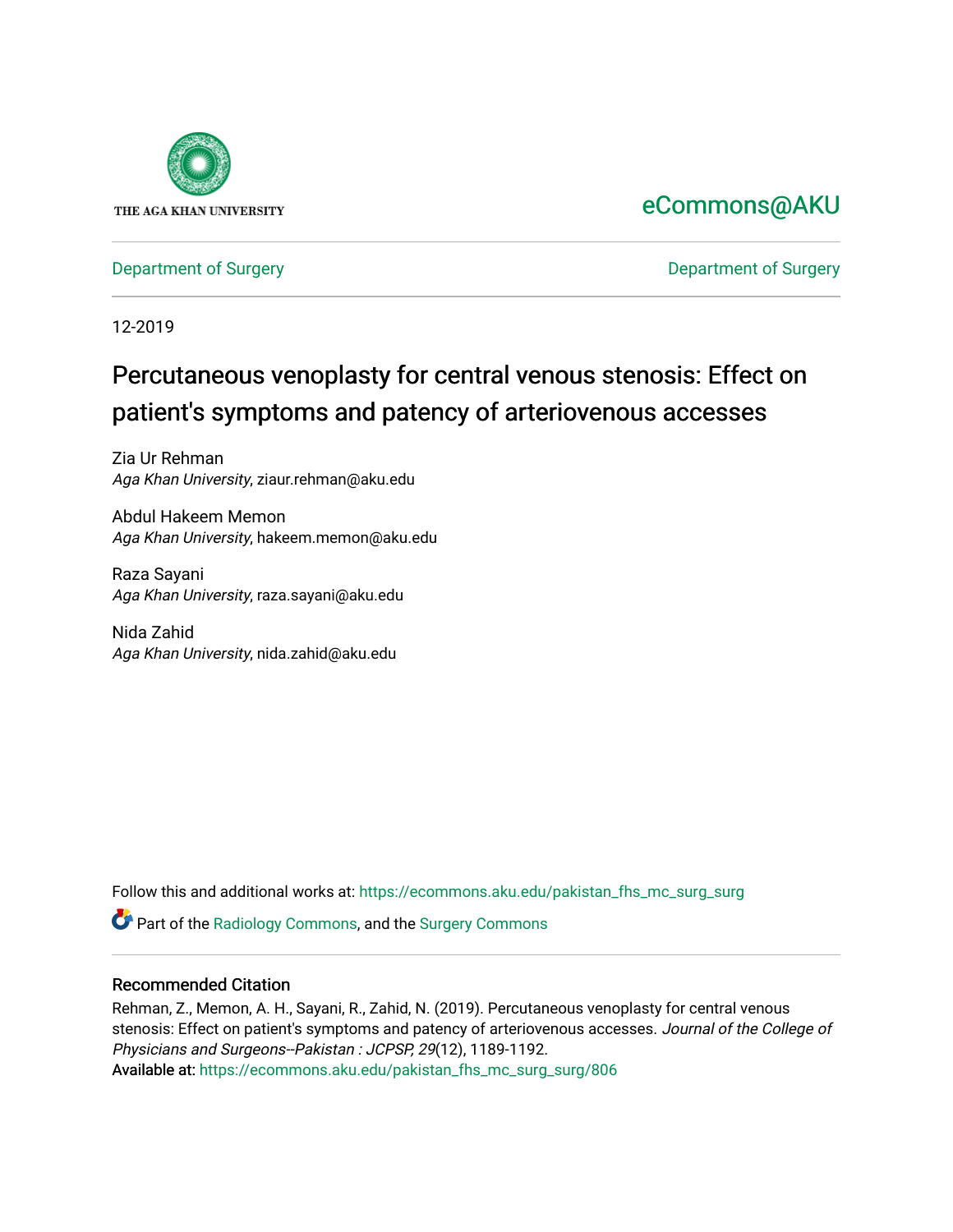# Percutaneous Venoplasty for Central Venous Stenosis: Effect on Patient's Symptoms and Patency of Arteriovenous Accesses

Zia Ur Rehman<sup>1</sup>, Abdul Hakeem<sup>1</sup>, Raza Sayyani<sup>2</sup> and Nida Zahid<sup>1</sup>

Department of Surgery<sup>1</sup> / Radiology<sup>2</sup>, The Aga Khan University Hospital, Karachi, Pakistan

#### **ABSTRACT**

Objective: To determine symptomatic relief and patency rate of arteriovenous (AV) fistulae and grafts after venoplasty in patients with central venous stenosis (CVS) on hemodialysis.

#### Study Design: Case series.

Place and Duration of Study: The Aga Khan University Hospital, Karachi, from January 2012 to December 2017.

Methodology: The data of patients who had one session of successful venoplasty for CVS were reviewed. The outcomes measured were symptomatic recovery and improvement in the patency of AV accesses. Symptomatic recovery was termed 'complete', when there was complete symptomatic relief after venoplasty; and 'partial' when the procedure was technically successful, but symptoms were not resolved. Primary patency of AV access was the duration from first intervention till further intervention. Cumulative patency was the total duration of time fistula remains patent with multiple interventions. Events, considered end points to functional access status, were placement of new access site, ligation of access site, dialysis catheter placement or the patient death.

Results: Thirty-five patients had technically successful venoplasty with mean age of 56.86 ±14.6 years. Twenty-one (60%) were female patients. All patients tolerated the procedure well. Twenty-one (60%) patients had complete relief of symptoms. Fourteen patients (40%) had partial relief of symptoms. Twenty-one patients required repeat angioplasties. The mean follow-up was 18.6 ±9.02 months. Primary patency was 40%, 24%, 24% at 6, 12 and 24 months. Cumulative patency was 69%, 66% and 59% at 6, 12 and 24 months.

Conclusion: Percutaneous venoplasty provided symptomatic relief to the patients and improved the short-term patency of AV accesses.

Key Words: Central venous stenosis, Venogram, Percuaneous venoplasty, Patency.

How to cite this article: Rehman ZU, Hakeem A, Sayyani R, Zahid N. Percutaneous venoplasty for central venous stenosis: Effect on patient's symptoms and patency of arteriovenous accesses. J Coll Physicians Surg Pak 2019; 29(12):1189-1192.

#### INTRODUCTION

A good functioning AV fistula or graft is directly linked to improved quality of life of patients on hemodialysis. Access problems are common and frequent reason of hospitalisation for these patients.<sup>1</sup> The most common issues of hemodialysis accesses are poor flow, thrombosis, bleeding or inadequate dialysis due to central venous stenosis (CVS).

About 11% to 40% of the patients on hemodialysis have CVS.<sup>2</sup> Patients with previous history of central line placement and having AV access on the ipsilateral arm are at risk of developing CVS.<sup>3</sup> Patients may present with severe arm, neck, and breast oedema.<sup>4</sup> They also have malfunctioning accesses with inadequate dialysis.

Over the last two decades, percutaneous methods have taken over the surgery for treatment of CVS<sup>5</sup> due to their

Correspondence to: Dr. Zia Ur Rehman, Section of Vascular Surgery, Department of Surgery, The Aga Khan University Hospital, Stadium Road, Karachi, Pakistan E-mail: ziaur.rehman@aku.edu

Received: December 18, 2018; Revised: October 18, 2019; Accepted: Novermber 29, 2019

minimal invasiveness. They are considered to be effective in improving the patency of failing AV accesses,<sup>6</sup> and also relieving patient's symptoms. There is little reported in loco-regional literature on the outcomes of these procedures.<sup>7</sup>

The objective of this study was to determine the success of percutaneous venoplasty in terms of relieving symptoms of CVS and improving the patency of AV accesses.

#### METHODOLOGY

This was a retrospective study conducted at the Aga Khan University Hospital from January 2012 to December 2017. All patients, who had CVS in upper arm or lower leg, were included in the study.

Patients who were lost to follow-up or had incomplete records were excluded from the study. Data about patients' demographics, symptoms, existing co-morbidities, indication for CVS intervention, and location of lesion were retrieved and recorded on specially designed proforma.

All patients had standard percutaneous venoplasties with plain balloons. Technical success was considered when there was less than 30% residual stenosis. Stenting was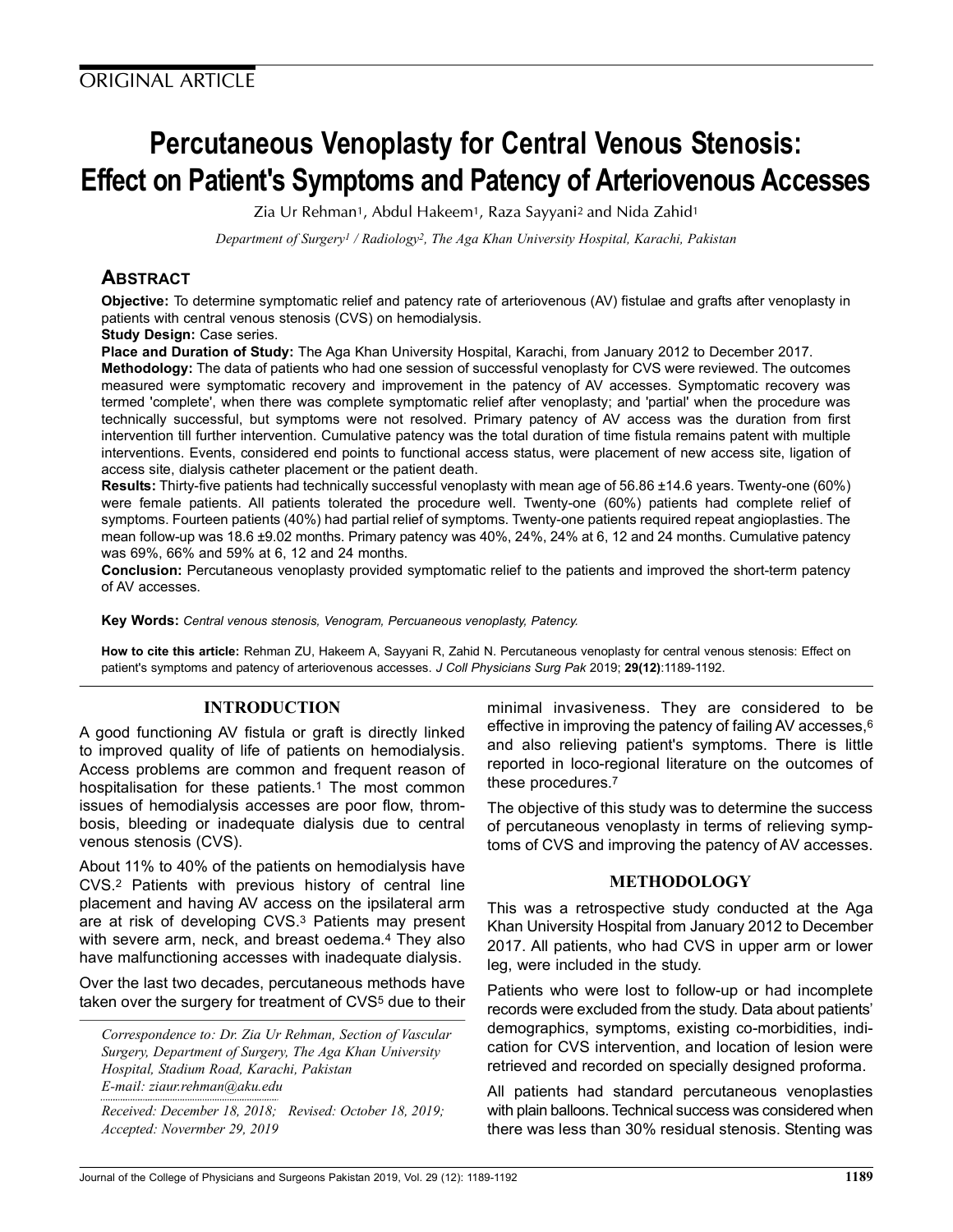considered in patients when residual stenosis of more than 50%, with elastic recoil or with complication. Patients were monitored for any post-procedure complications such as bleeding, access site hematoma or access thrombosis. Patients were allowed to use accesses soon after the procedure, if needed. Patients were followed in vascular surgery clinics at 3-month interval.

The outcomes measured were symptomatic recovery and improvement in the patency of arteriovenous access. Symptomatic recovery was termed 'complete', when there was complete symptomatic relief after venoplasty; and 'partial' when the procedure was technically successful but symptoms that led to venoplasty, were not resolved.

Patency of AV accesses were measured as primary and cumulative patency. Primary patency was the duration of time from first intervention to next intervention or fistula failure. Cumulative patency was the total duration of time fistula remain, patent with multiple interventions.

Events considered end points to functional access status were placement of new access site, ligation of access site, dialysis catheter placement or the patient death.

Categorical variables were reported as frequencies along with their percentages. Continuous variables were reported as mean ± standard deviation. Patency rate was calculated using Kaplan-Meier survival curve. A p-value of <0.05 was considered as significant. Analyses were performed using SPSS version 22 (IBM Inc.).

#### **RESULTS**

During the study period, 48 patients had attempted venoplasty. Thirteen patients were excluded as wire was not negotiable through the lesion. Thirty-five patients had technically successful venoplasty. The mean age

Table I: Demographics of patients and details of arteriovenous accesses.

| $N = 35$                        | Number (%) |  |
|---------------------------------|------------|--|
| Comorbidities                   |            |  |
| Hypertension                    | 34 (97.1)  |  |
| Diabetes mellitus               | 16 (45.7)  |  |
| Coronary artery disease         | 8(22.9)    |  |
| Hepatitis C                     | 5(14.3)    |  |
| Polycystic kidney disease       | 2(5.7)     |  |
| Hypothyroidism                  | 3(8.6)     |  |
| Systemic lupus erythrosclerosis | 3(8.6)     |  |
| Site of fistula                 |            |  |
| Left arm                        | 24 (68.6)  |  |
| Right arm                       | 9(25.7)    |  |
| Left leg                        | 1(2.9)     |  |
| Right leg                       | 1(2.9)     |  |
| Site of stenosis                |            |  |
| Axillary vein                   | 8(22.9)    |  |
| Subclavian vein                 | 9(25.7)    |  |
| Brachiocephalic vein            | 16 (45.7)  |  |
| External Iliac vein             | 1(2.9)     |  |
| Common Iliac vein               | 1(2.9)     |  |

of the patients was 56.86 ±14.6 years. Most of them were females (21, 60%). The major comorbidities were hypertension and diabetes (Table I). Twenty-four (68.6%) patients had native arteriovenous fistula, while 11 (31.4%) had arteriovenous grafts.

Twenty-three (65.7%) patients presented with arm swelling, 10 (28.6%) patients with poor flow, and 2 (5.7%) patients with increased pressure during dialysis.

The most common sites of stenosis were brachiocephalic vein followed by subclavian vein. One patient had balloon leak, while another patient had cardiac event in post-procedure day, which settled with medical management.

Twenty-one (60%) patients had initial complete relief of symptoms and 14 (40%) patients had partial relief. Primary patency was 40%, 24%, 24% at 6, 12 and 24 months. Cumulative patency was 69%, 66% and 59% at 6, 12 and 24 months (Figures 1 and 2).







Figure 2: Graph showing cumulative patency of arteriovenous accesses.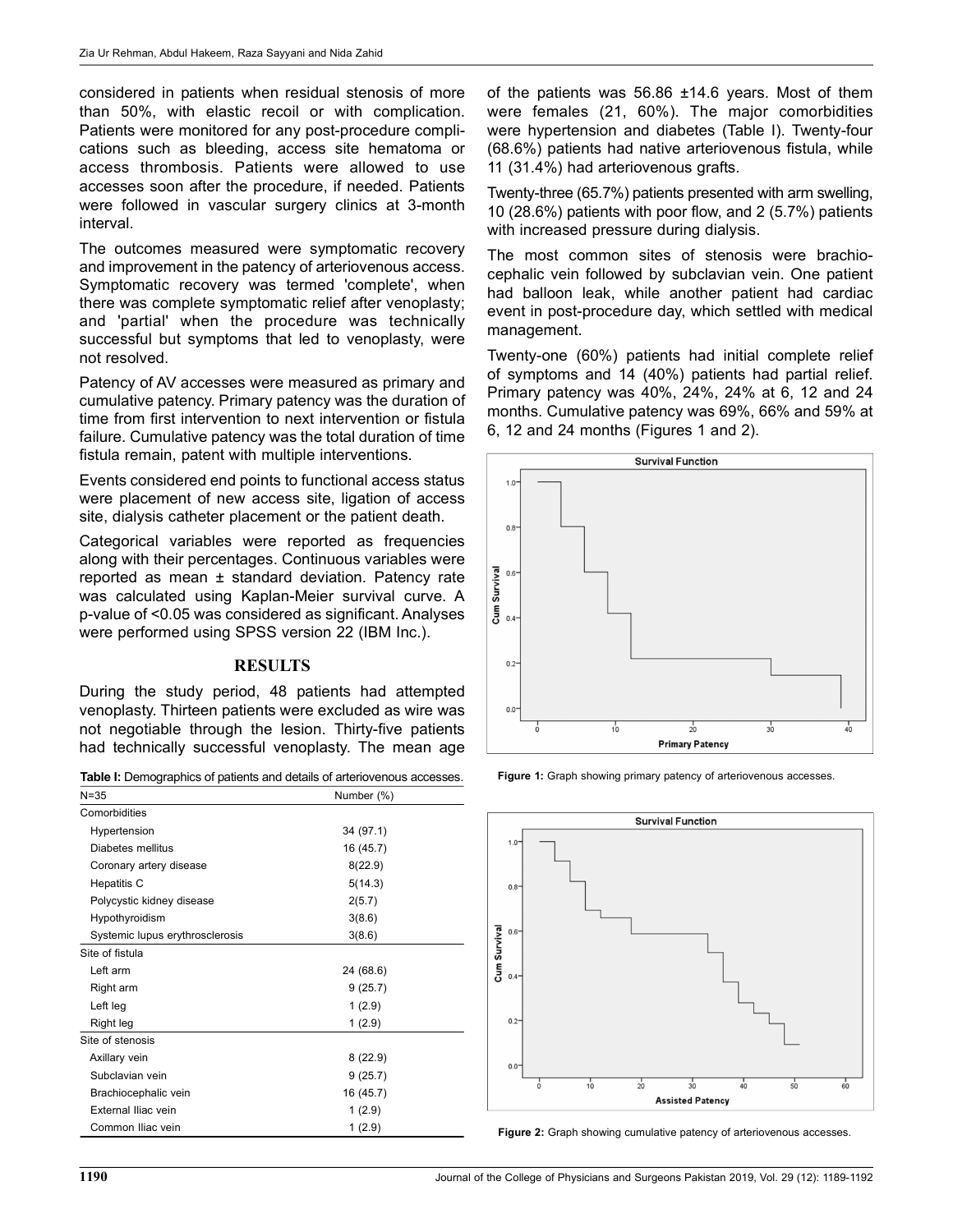Twenty-six (74%) patients had recurrence of symptoms. Twenty-one (60%) patients underwent repeat angioplasty. Five patients (14%) had surgical management for CVS. Ligation and formation of new AVF in one patient; two patients had thrombectomies, while two patients had bypass procedures for relieving CVS. Four patients had stents placed. One stent was placed at the time of first angioplasty and three were placed at the time of the repeated venoplasty sessions.

#### DISCUSSION

The present study showed that CVS venoplasty improved patients' symptoms and also improved the short term patency of vascular access. Seventy-four percent patients had recurrence in which most patients required repeated venoplasty. There were no major complication encountered. All accesses were usable for dialysis soon after the procedure.

Bakken et al. showed improved haemodialysis access patency of 77%, 73% and 57% at 3, 12 and 24 months after CVS venoplasty.<sup>8</sup> Bountouris et al. also noted patency of 42% at 24 months.<sup>9</sup> Glanz S et al. noted 1-year patency rate of 35%.<sup>10</sup> The results are consistent with this study. Ya et al. showed, PTA for CVC achieved technical success in 92% of cases, and symptoms were initially alleviated in 96% of subjects.<sup>11</sup> Others have also documented the efficiency of this modality.<sup>12</sup> The authors also found it effective in relieving patients arm swelling.

Many authors have highlighted the issue of recurrence after initial venoplasty and considered it a norm. Ya et al. showed recurrence rate of 58% at 4 months after PTA.<sup>11</sup> Same were the findings of the Sprouse et al. and Argarwal et al.<sup>13,14</sup> Inflating the balloon itself caused local intimal injury and may induce neointimal hyperplasia, hence recurrent venous stenosis.

Plain balloons were used but better patency may be achievable with cutting balloons,<sup>15</sup> drug-eluting balloons,<sup>16</sup> or specialised high pressure balloons. These were neither available nor feasible due to higher cost.

The use of stents is controversial during intervention. Many of the previous studies fail to demonstrate whether stenting provides additional benefit or not. Stents were offered only to those patients who had elastic recoil or had significant persistent stenosis. There have been studies which document better patency rates following stenting. However, long term patency is not seen in all cases. Quinn et al. compared stenting with PTA alone and saw that patency rates were comparative in both cases.<sup>17</sup> Oderich et al. reported that primary patency remains same at one year and re-intervention rate is not better than the presently reported results.<sup>18</sup>

The limitations of this study include being a retrospective, collection of data from a single institute with limited number of patients. Despite this, it showed the efficiency of PTA in relieving arm oedema and improving short term longevity of AV accesses.

#### **CONCLUSION**

Percutaneous venoplasty for CVS can provide symptomatic relief in majority of the patients and can improve the short term patency of arteriovenous access.

#### ETHICAL APPROVAL:

Being a retrospective study, it was exempted from Institutional Ethical Review Committee approval.

#### PATIENTS' CONSENT:

All patients gave informed consent for using of their data for research purpose at the time of index procedure.

#### CONFLICT OF INTEREST:

Authors declared no conflict of interest.

#### AUTHORS' CONTRIBUTION:

ZUR: Study concept, data collection and interpretation, manuscript writing, revision, critical review, final approval and accountability of all aspects of the work.

AH: Data collection and interpretation, manuscript writing, final approval and accountability of all aspects of the work. RS: Critical review, final approval and accountability of all aspects of the work.

NZ: Data Interpretation, final approval and accountability of all aspects of the work.

#### **REFERENCES**

- 1. Mudoni A, Cornacchiari M. Arteriovenous fistula stenosis and percutaneous transluminal angioplasty: How, when and why?. J Clin Exp Nephrol 2017; 2:47.
- 2. Surratt RS, Picus D, Hicks ME, Darcy MD, Kleinhoffer M, Jendrisak M. The importance of preoperative evaluation for the subclavian vein in dialysis access planning. AJR Am J Roentgenol 1991; 156:623-5.
- 3. Khalil MA, Rabbani MS, Chima NR, Tan J, Khalil MA, Rehman ZU. Recurrent brachiocephalic vein stenosis as a cause for persistent left-sided transudative pleural effusion in a hemodialysis patient. Ann Vasc Surg 2016; 35:208.
- 4. Kundo S. Review of central venous disease in hemodialysis patients. J Vasc Inter Radiol 2010; 21:963-8.
- 5. Vesely TM, Hovsepian DM, Pilgram TK, Coyne DW, Shenoy S. Upper extremity central venous obstruction in hemodialysis patients: Treatment with Wallstents. Radiology 1997; 204:343-8.
- 6. Kim WS, Pyun W1B, Kang BC. The primary patency of percutaneous transluminal angioplasty in hemodialysis patients with vascular access failure. Korean Circulation J 2011; 42:512-7.
- 7. Ashraf T, Mengal N, Khan NU, Akhtar P. Central venoplasty in AV (Arteriovenous) fistula dysfunction a palliative endovascular approach. J Pak Med Assoc 2017; 67:1943-45.
- 8. Bakken AM, Protack CD, Saad WE, Lee DE, Waldman DL, Davies MG. Long term outcomes of primary angioplasty and primary stenting of central venous stenosis in hemodialysis patients. J Vasc Surg 2007; 45:776-83.
- 9. Bountouris I, Kristmundsson T, Dias N, Zdanowski Z, Malina M. Is repeat PTA of the failing Hemodialysis fistula durable? Int J Vasc Med 2014; 2014:369687.